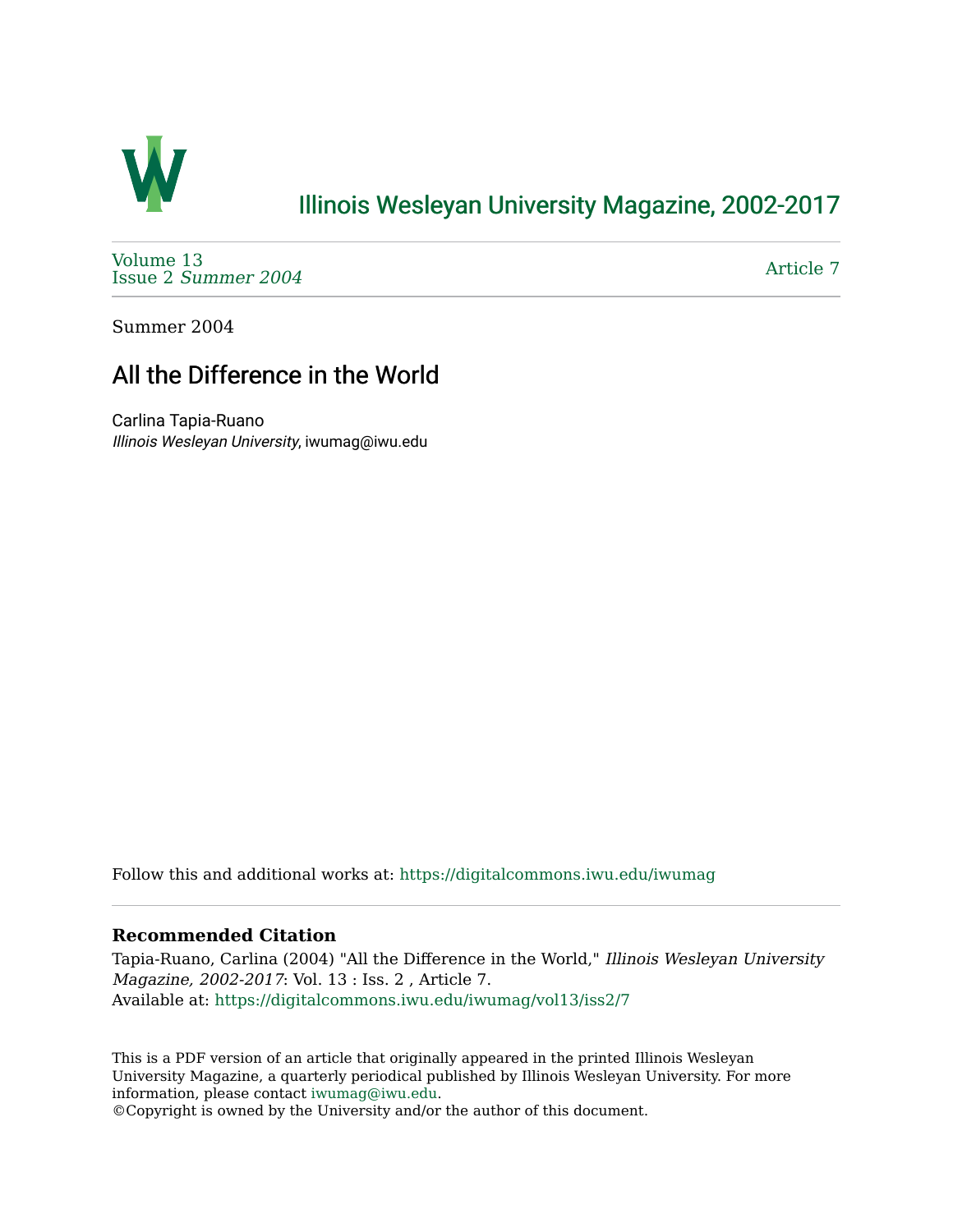## All the Difference in the World

**Carlina Tapia-Ruano '77 shares the hardships and triumphs that await America's new immigrants.** 

**Editor's Note: The following is excerpted from the commencement speech Carlina Tapia-Ruano gave on May 2, 2004.**

When I was a young child, my family fled Cuba and came to America specifically, Central America.



"A country that clings to the principles of freedom and democracy is more important now than ever," Tapia-Ruano told the 471 graduating seniors and their families and friends who attended graduation. (Photo by Marc Featherly)

For several months we were housed in a refugee camp in Costa Rica. Later we moved to Miami and eventually relocated to Michigan where my family lived in the basement of the home of a fellow church member.

I ended up growing up in Holland, Michigan, where nearly everyone I met was a Dutch descendant. In a sea of blond and blue-eyed children, my sister and I were the only dark-haired little girls, struggling with a new language, a new culture, and even a new climate.

My parents were classic immigrant parents, prepared to sacrifice everything to give their children the best possible education, and a new life.

In time, both of my parents became Methodist ministers, and so Illinois Wesleyan University was the perfect school for their youngest daughter.

I remember arriving as a freshman, in the summer of 1973, to move into Gulick Hall. I have many fond memories of my first month at Wesleyan, not the least of which was meeting my future husband, Jeff [Gunn, class of '77].

Still, in the middle of America — in the middle of Illinois — I began to feel less of a connection with my Cuban heritage and more of a desire to blend in with my classmates. As is true for most freshmen, I had no desire to stand out, but rather, hoped to fit in.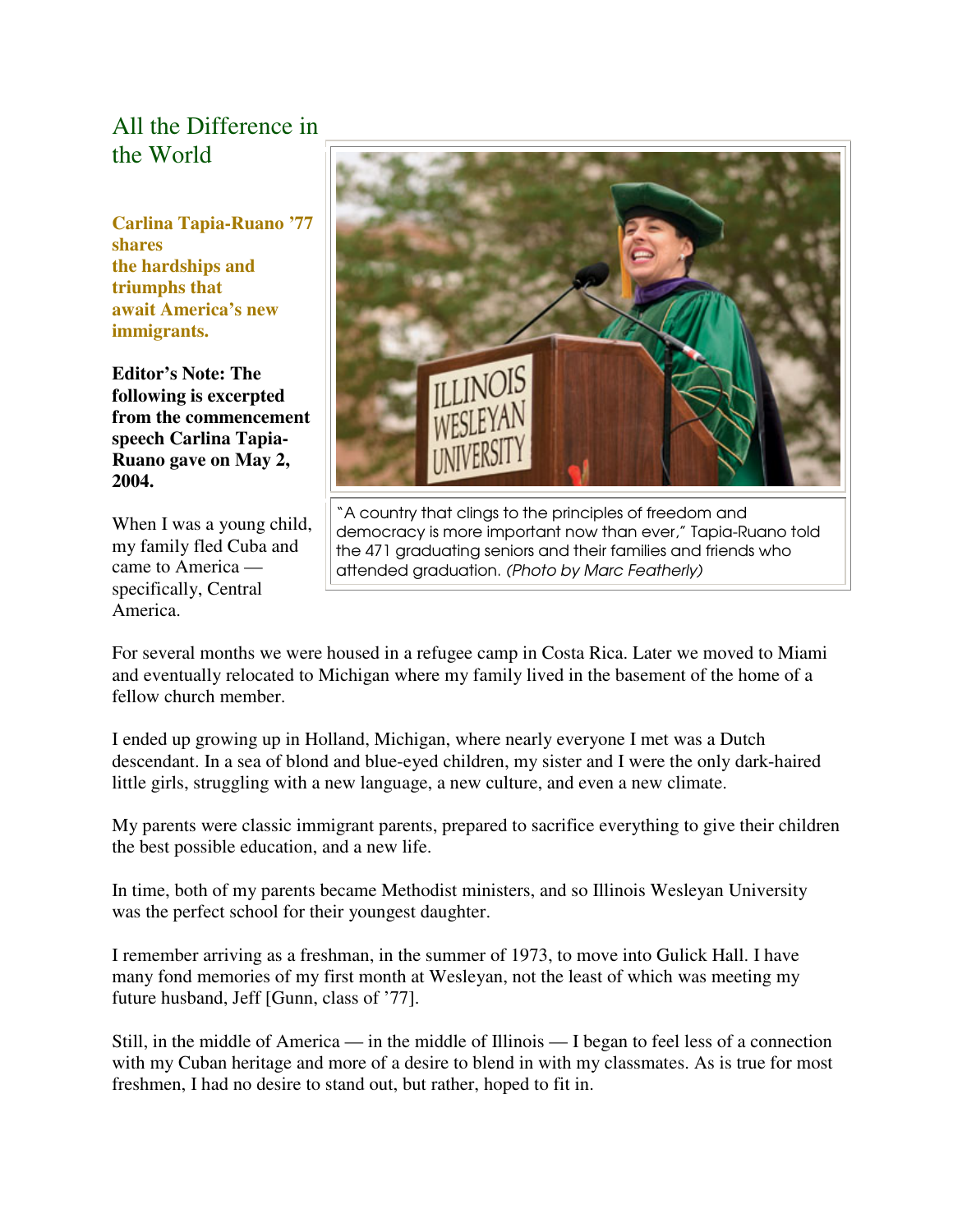After knowing Jeff for a few weeks, I had tried to warn him that I was Hispanic by telling him that I spoke fluent Spanish. I guess he didn't get it because he replied; "Yeah? Well, I took French in high school."

Over time, I have learned to celebrate my Hispanic heritage, not to hide it. In fact, it was here at Illinois Wesleyan that I began to realize that I should be true to that unique aspect of my identity.

I had an important mentor, someone who believed in me at a time of great doubt and uncertainty: History Professor Michael Young. Dr. Young took a very keen interest in me as a student, and I could only have gotten the attention I did by attending a school like Illinois Wesleyan. I am especially grateful for his support of my desire to go to law school at a time when many others said I would not make it. He served as a compass to guide me in life's next endeavor. He did not dismiss my dreams and aspirations because I was Hispanic. He not only accepted that I was a little different, he celebrated it. Through his advice and his confidence in my success, I did go to law school and have gone on to embrace my immigrant heritage by becoming an immigration lawyer.

For more than 20 years I have practiced immigration law in Chicago, and for over 10 years I have taught immigration law to students at Kent Law School. Little did I realize in those times of doubt about my future that my *own* immigration experience would be so pivotal in my career choice.

Many of my clients come from places I have never visited and from cultures very different from my own. I knew I wanted to be a lawyer, but little did I know that I would spend my life helping and representing people from all over the world.

It's strange, but working for foreigners who want to be American makes *me* feel more American.

I have the opportunity to represent people who have come to this country for many of the same reasons that my parents did. They bring a common theme to our country: a deep appreciation for our great freedoms. So often, immigrants understand freedom even better than Americans do, because they have lived in places where they have not been free.

As an immigration lawyer, and as an immigrant, I believe that immigration is *good* for America: it is our national identity, and it is what makes us strong.

These are difficult times in my field. Our laws are ever changing, confusing, and often counterproductive, especially since September 11. Unfortunately, immigration and terrorism, at times, have become synonyms.

As part of my work, I often speak for others who cannot speak for themselves, who are too afraid. I am called upon to advocate for people who do not know our laws, who do not speak our language, before a government that does not always value what immigrants bring to our country.